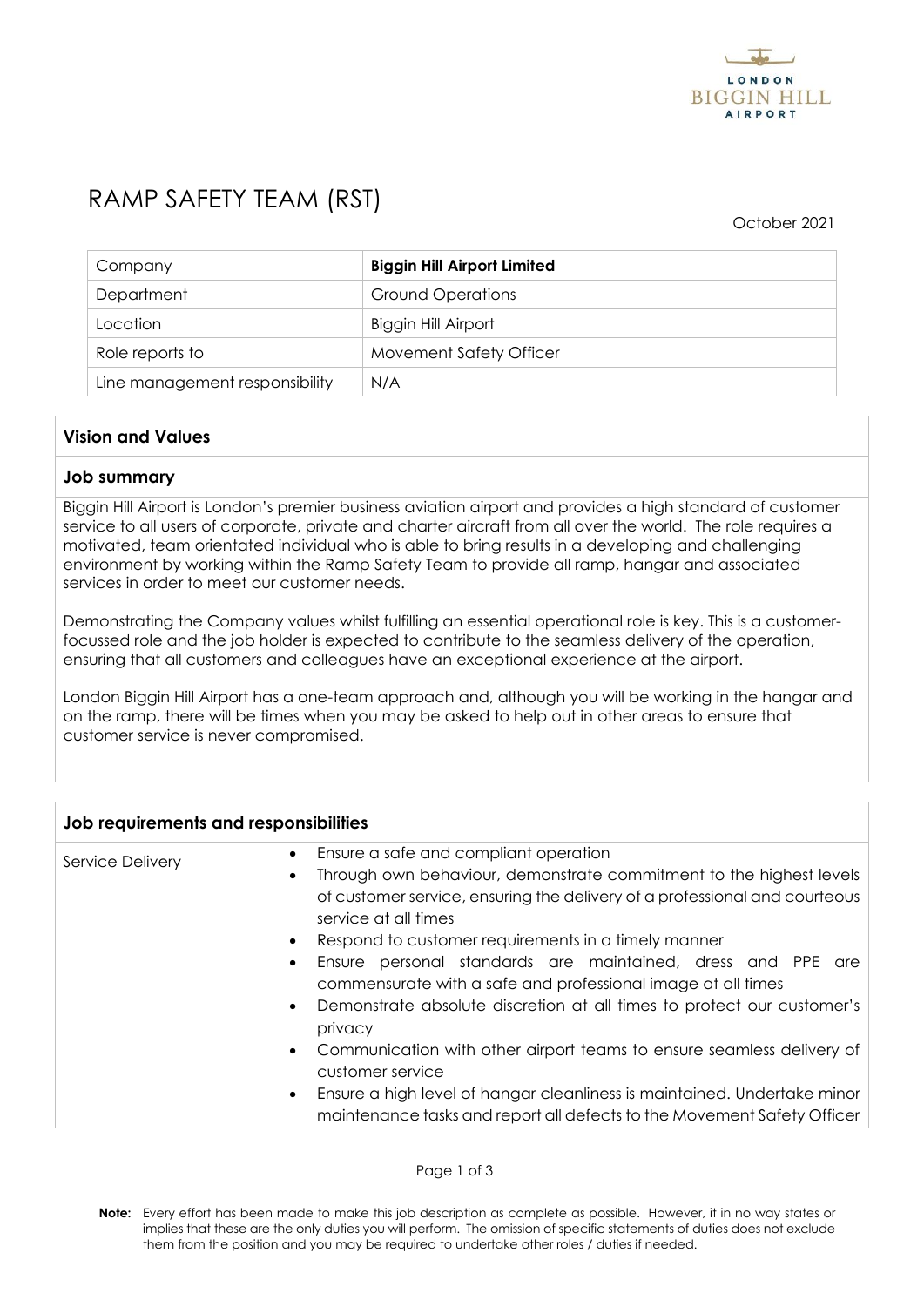

# RAMP SAFETY TEAM (RST)

October 2021

|                                                       | Provision of support where required during an airport emergency e.g.<br>$\bullet$<br>escorting emergency services and assisting with the passenger reception<br>centre<br>Ensure the safe arrival/departure of aircraft from the ramp/hangar areas<br>Marshalling/chocking or removal of chocks prior to aircraft departure<br>$\bullet$<br>Maintaining a chock free and tidy apron e.g. removal of waste bags from<br>aircraft<br>Baggage handling - loading or unloading of baggage trolleys<br>Providing ground power servicing or aircraft engine start-ups (including<br>air start)<br>Provision of aircraft lavatory servicing and potable water<br>$\bullet$<br>Provision of air stairs or belt loader for larger aircraft<br>Follow me duties<br>$\bullet$<br>Medical flights - provide assistance with patient lift offs<br>Aircraft towing and wing walking assistance<br>Use of headset<br>Provide assistance to members of the FBO team when required<br>Provision of relevant security duties when required including Level 1 or<br>$\bullet$<br>Level 2 security training<br>Aircraft anti/de-icing and snow clearing duties<br>Participate in the Passenger Evacuation Management System |
|-------------------------------------------------------|---------------------------------------------------------------------------------------------------------------------------------------------------------------------------------------------------------------------------------------------------------------------------------------------------------------------------------------------------------------------------------------------------------------------------------------------------------------------------------------------------------------------------------------------------------------------------------------------------------------------------------------------------------------------------------------------------------------------------------------------------------------------------------------------------------------------------------------------------------------------------------------------------------------------------------------------------------------------------------------------------------------------------------------------------------------------------------------------------------------------------------------------------------------------------------------------------------|
| Planning and<br>organisation                          | Meets deadlines and plans ahead for future requirements<br>$\bullet$<br>Follows managerial instructions and Company procedures, in order to<br>work in a systematic and methodical way<br>Proactively use the Company's computer systems to full effect<br>$\bullet$<br>Ensure that all ramp related ground service equipment is checked<br>$\bullet$<br>according to Company procedures prior to use and that any defects are<br>reported to the Movement Safety Officer<br>Deal with or escalate enquiries in a professional and timely manner<br>Adhere to the ramp training programme                                                                                                                                                                                                                                                                                                                                                                                                                                                                                                                                                                                                               |
|                                                       |                                                                                                                                                                                                                                                                                                                                                                                                                                                                                                                                                                                                                                                                                                                                                                                                                                                                                                                                                                                                                                                                                                                                                                                                         |
| Teamwork and<br>motivation                            | Uphold ethics and Company vision and values<br>Follow Company policy and procedures, including the Health and Safety<br>at Work Act (1974) and DfT/EASA/CAA regulations<br>Engage in a one team ethos within the Ramp Safety Team and fellow<br>colleagues from other departments. Helping others when required                                                                                                                                                                                                                                                                                                                                                                                                                                                                                                                                                                                                                                                                                                                                                                                                                                                                                         |
| Initiative, problem<br>solving and decision<br>making | Work closely with Movement Safety Officer to park or tow aircraft in line<br>with operational requirements and customer demand                                                                                                                                                                                                                                                                                                                                                                                                                                                                                                                                                                                                                                                                                                                                                                                                                                                                                                                                                                                                                                                                          |

**Note:** Every effort has been made to make this job description as complete as possible. However, it in no way states or implies that these are the only duties you will perform. The omission of specific statements of duties does not exclude them from the position and you may be required to undertake other roles / duties if needed.